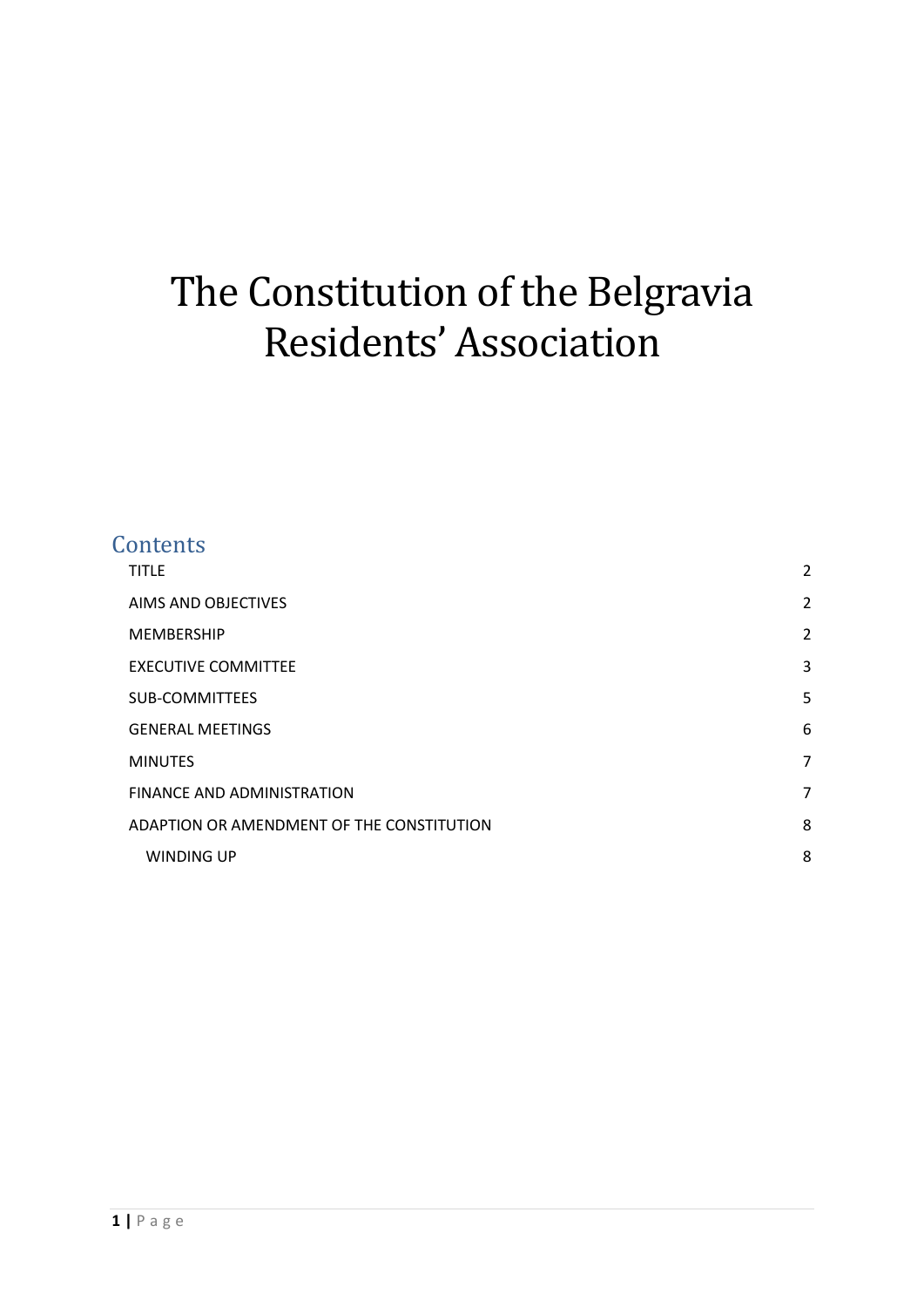# <span id="page-1-0"></span>**TITLE**

1. The name of the Association is the Belgravia Residents' Association (herein after referred to as "the BRA").

#### <span id="page-1-1"></span>AIMS AND OBJECTIVES

2. The aims and objectives of the BRA are to preserve, protect and enhance the character and amenities of Belgravia, as well as, to canvass, represent and safeguard the interests of its residents, businesses and other institutions in Belgravia, and to foster a perception of shared community.

#### <span id="page-1-2"></span>MEMBERSHIP

- 3. Ordinary Membership shall be open to all residents of Belgravia (as defined on the **BRA** [website\)](http://www.belgraviaresidents.org.uk/).
- 4. Ordinary Membership shall be open to all business and other entities located in Belgravia, and each such member will be represented by a designated individual.
- 5. Associate Membership may be extended at the discretion of the Committee (as defined below) to other individuals and entities not located in Belgravia, but which share interests in Belgravia. Associate Members may not exceed 10% of the total membership.
- 6. All Members shall pay a Membership Fee upon becoming a Member. The Membership Fee shall thereafter be paid annually on January  $1<sup>st</sup>$  at a rate to be set at the preceding Annual General Meeting.
- 7. Members (both Ordinary and Associate) are entitled to vote at the Annual General Meeting or any other general meeting four months after their Membership is first paid.
- 8. Each Membership shall be entitled to one vote at general meetings. If more than one individual of a household wishes to vote, then additional Memberships may be subscribed by individuals of the household over 18 years of age.
- 9. Any BRA Member who disrupts or undermines the effective operation of the BRA or is actively involved in a competing organization or deliberately spreads misinformation about the BRA or any of its Members shall be dismissed without delay as a member of the BRA. The Nominations Committee will consider such action and its decision will be final.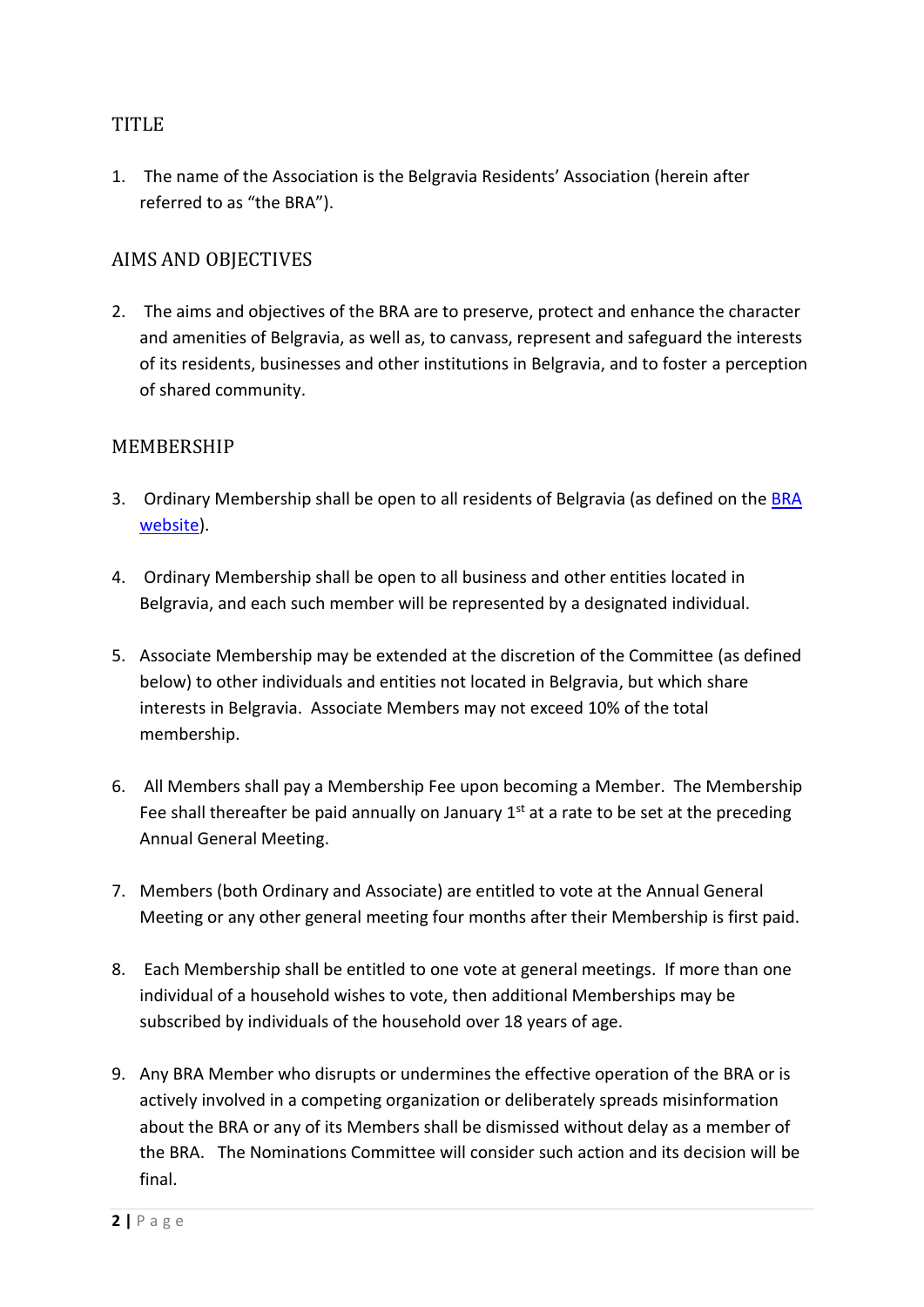## <span id="page-2-0"></span>EXECUTIVE COMMITTEE

- 10. The management of the BRA shall be vested in the Executive Committee ("the Committee"), which shall consist of up to 12 Members of the BRA, who have been nominated by the Nominations Committee (as defined below) and elected at the AGM.
- 11. A Quorum of the Committee shall consist in six members of the Committee be 60% of the members of the Committee (to be computed by rounding up to the nearest whole number).
- 12. Each Committee Member shall be elected for a three year term at the AGM. No Committee Member shall serve more than two consecutive terms. No more than one Member from a household may serve on the Committee.
- 13. Committee Members are to be grouped in three tranches with one tranche of up to four Members being elected or re-elected at the AGM each year.
- 14. When a Committee Member resigns, a term expires or a vacancy otherwise occurs, the Nominations Committee may propose new Members to complete the unexpired terms of the Members or to increase the number of Members on the Committee. The new Committee Member filling an unexpired term that extends beyond the next AGM must be approved at the next AGM.
- 15. Members of the Committee recognize that discussions at meetings and all documents related to their role on the Committee are confidential and should not be shared with or communicated to non-Members. All documents and files in the possession of Committee Members are the property of the BRA. An individual leaving the Committee will hand over promptly these BRA file materials to the Chairman or the individual(s) assuming responsibilities of the leaving Committee Member. Failure to do so upon request in writing from the Chairman, will result in expulsion from the BRA and possible legal action to recover the BRA materials.
- 16. A Nominations Committee will be formed in advance of the AGM or whenever there is a vacancy to be filled in the Committee to nominate candidates to serve on the Committee. The Nominations Committee shall consist of the Chairman, the Vice Chairman and one other Member of the Committee. The Nominations Committee shall prepare short biographies of each candidate for consideration by the Membership at the AGM.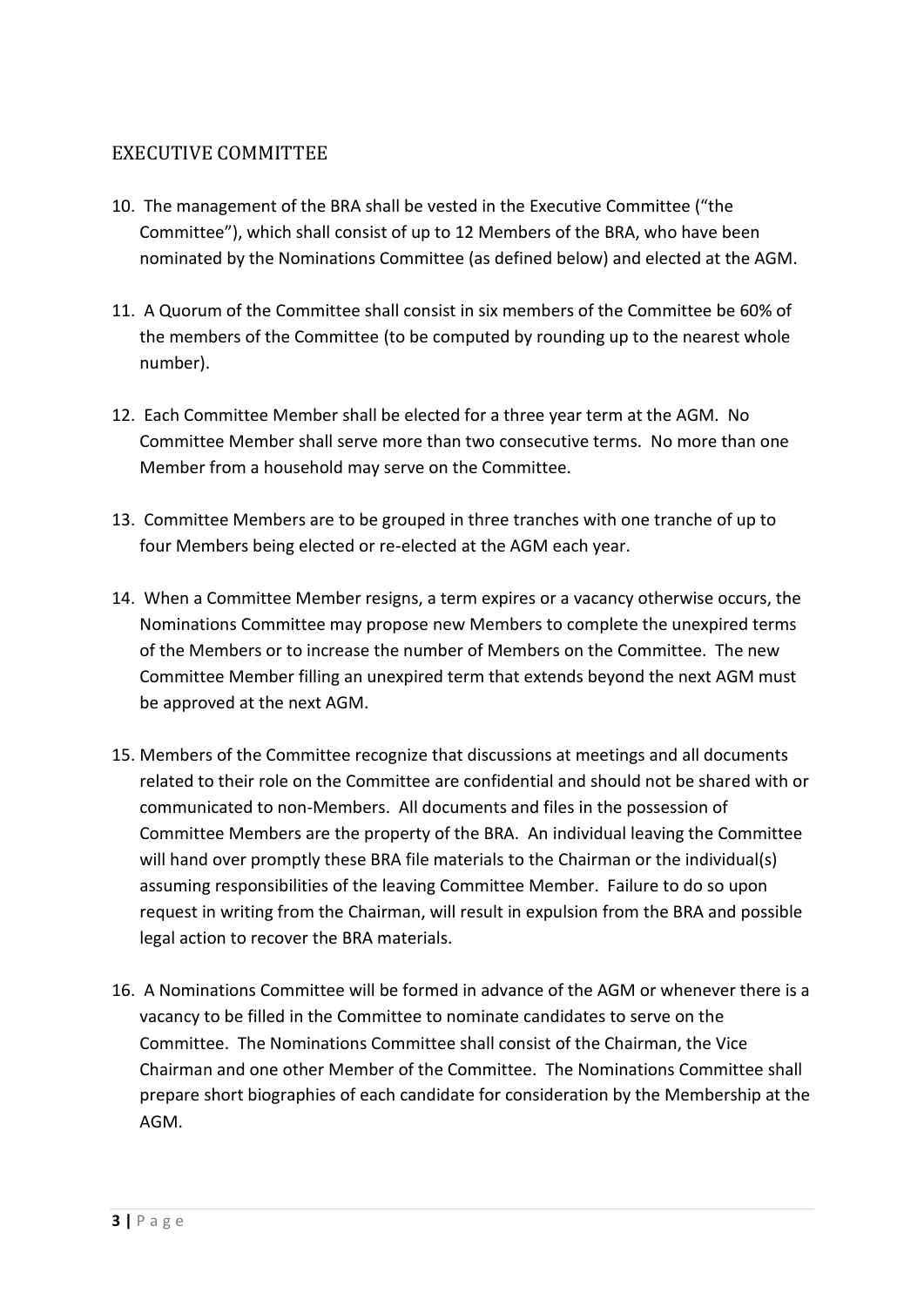- 17. Members may also nominate candidates to serve on the Committee. Nominees must be BRA Members eligible to vote. Such nominations must be submitted in writing by a Proposer and a Seconder, both BRA Members eligible to vote. Each nomination should be accompanied by a short biography or CV outlining the candidate's qualification to serve on the Committee. Nominations must be received by the Secretary of the BRA at least 42 days prior to the AGM.
- 18. Decisions by the Executive Committee will be carried by a majority of the quorum in attendance. In the event of a tied vote, the Chairman shall cast the deciding vote.
- 19. The Executive Committee will establish Sub-Committees and appoint Members to serve on these Sub-Committees.
- 20. The Executive Committee may invite individuals to attend its meetings in a capacity as specialist advisors in order to address particular matters of their expertise of interest to the BRA. Such individuals need not be BRA members.
- 21. The Executive Committee shall meet at least four times a year. A meeting may be called by the Chairman, by the Vice Chairman or by a majority of the Committee.
- 22. Members of the Executive Committee must be sensitive to and declare potential or actual conflicts of interest with respect to matters under consideration by the Committee. Such a declaration shall require that the Member be excluded from voting on matters related to the declaration.
- 23. Members of the Executive Committee who miss three consecutive meetings may be dismissed from the Executive Committee.
- 24. The Committee may vote to suspend dismiss a member of the Committee with a two thirds majority of a quorum. Unless the cause for suspension dismissal is nonattendance, a member being brought up for suspension dismissal must be given the reasons in writing for the proposed suspension dismissal three days before the meeting, at which the proposed dismissal is to be considered. At the meeting the member must have an opportunity to respond. If the Committee then votes to suspend dismiss the member, the individual will step down immediately and return all files or other information belonging to the BRA, which were used or received in connection with being a member of the Committee.
- 25. The Committee shall approve the opening of bank account(s). Cheques or money transfers shall be authorized by any two of the following officers of the BRA: Chairman, Vice Chairman, Treasurer and Secretary.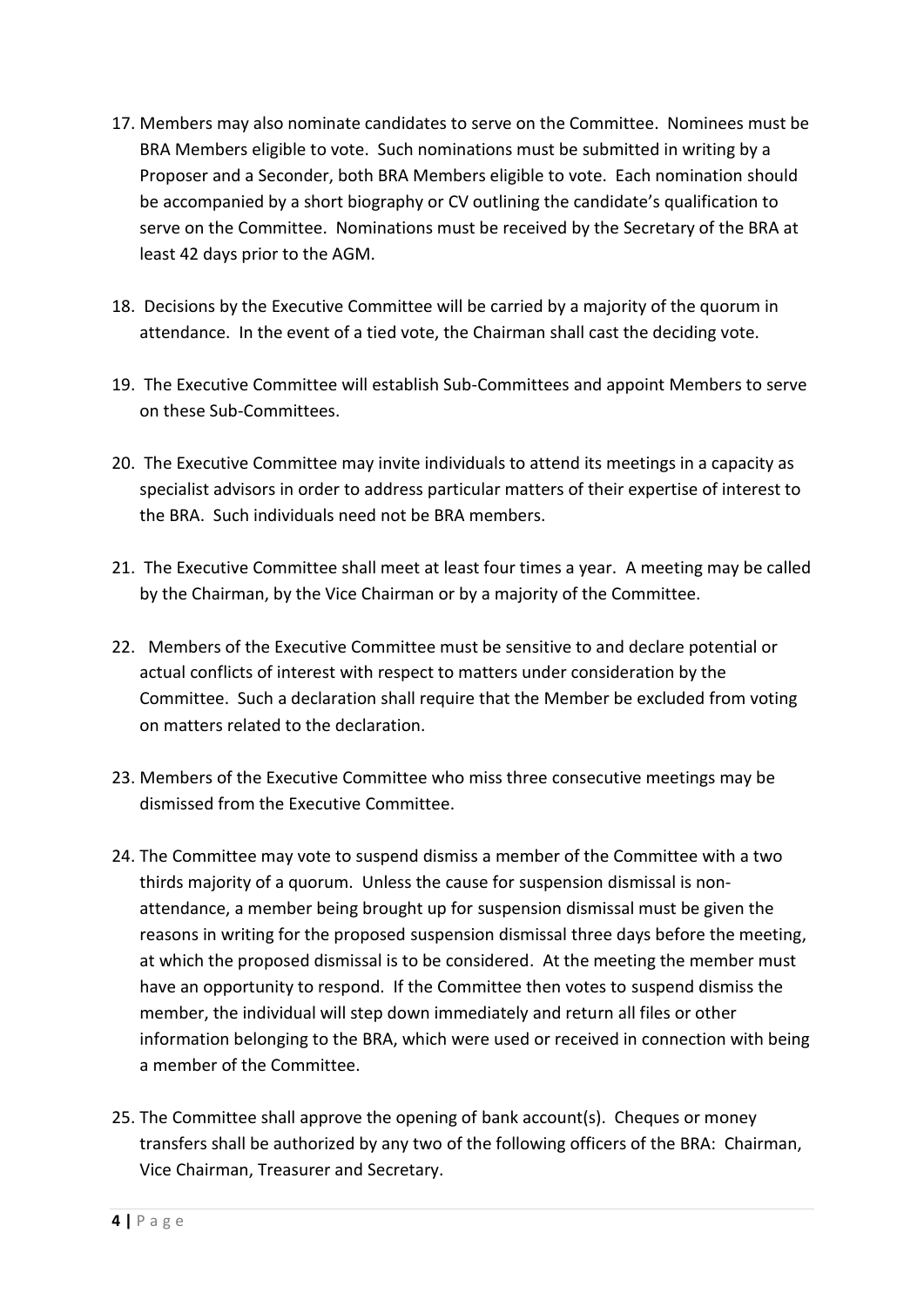- 26. The Committee shall have the authority to enter into financial commitments in support of the activities of the BRA.
- 27. The Officers of the BRA shall consist of Chairman. Vice Chairman, Treasurer, Secretary, and Heads of Sub-Committees for Communications, Environment, Membership/Social, Planning and Traffic together with any other Officers as the Executive Committee may appoint.
- 28. The Chairman shall be proposed in nomination and shall be elected or re-elected elected for a term of one year at the each AGM. The Chairman must be a member of the Committee. Before each AGM the Committee shall propose a candidate to serve as Chairman. Members may also nominate candidates to become Chairman. Nominations must be received by the Secretary at least 42 days prior to the AGM, and they must be approved by the Nominations Committee to be put forward at the AGM. If no candidate is elected as Chairman at the AGM, the Committee shall convene an EGM as soon as reasonably practical for the purpose of electing a Chairman. If no candidate is elected as Chairman at the EGM, or if a vacancy in the office of the Chairman otherwise arises, the Chairman shall be chosen by the Committee.
- 29. Within three weeks of the AGM the Committee will meet to confirm and/or appoint from within its membership the other officers of the BRA to serve through the next AGM.

### <span id="page-4-0"></span>SUB-COMMITTEES

- 30. There shall be five Sub-committees: Communications, Environment, Membership/Social, Planning and Traffic.
- 31. Other Sub-committees may be constituted at the discretion of the Committee.
- 32. Sub-committees shall be chaired by a member of the Committee, who is one of at least two Committee members serving on each Sub-committee.
- 33. Chairmen of the Sub-committees will report regularly and promptly to the Committee.
- 34. Sub-committee Chairman may invite BRA Members eligible to vote to serve on the Subcommittees.
- 35. BRA Members appointed to the Sub-committee shall have a vote in making decisions at Sub-committee meetings.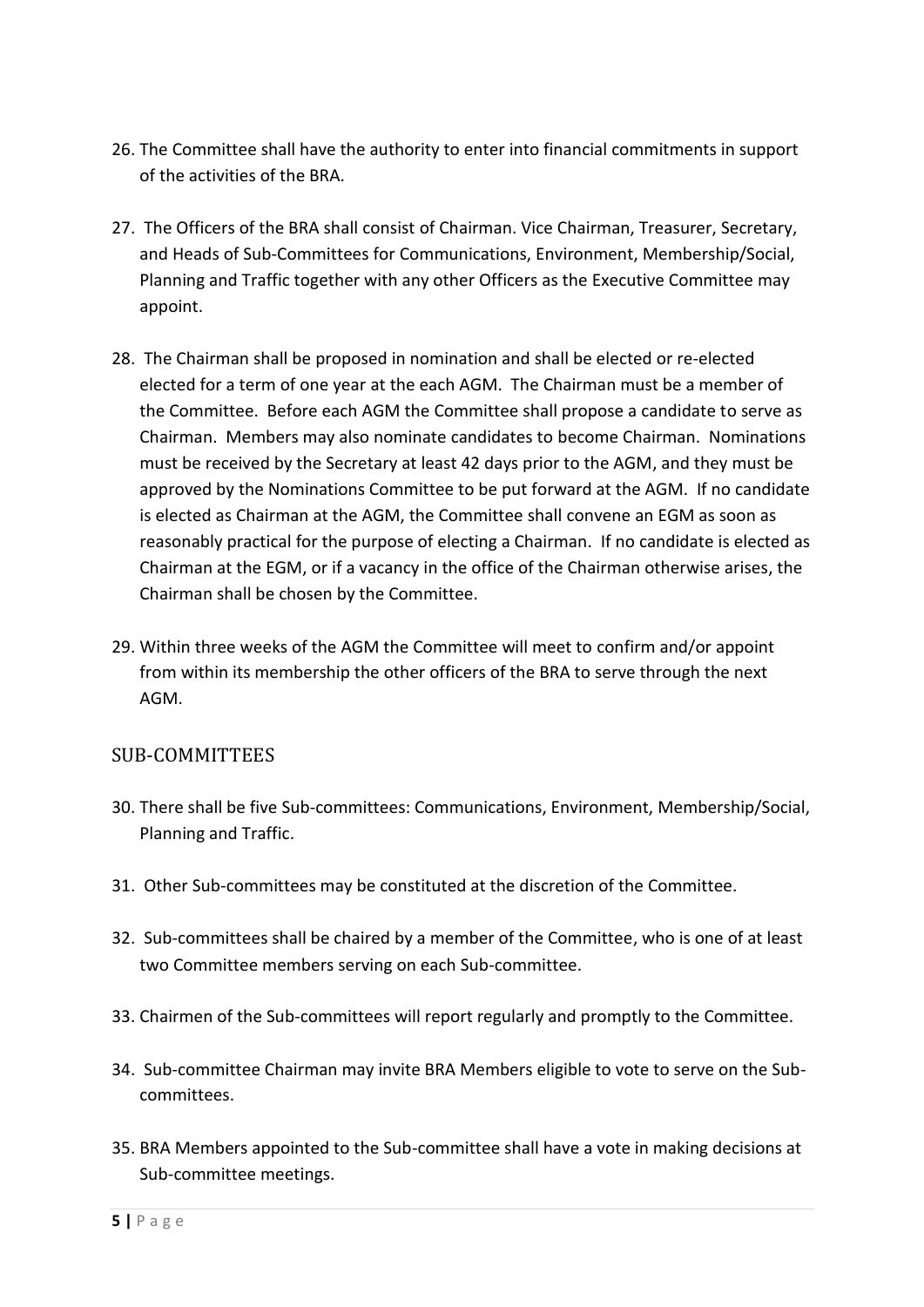- 36. If a Sub-committee vote is deadlocked, the Chairman of the Sub-committee shall cast the deciding vote.
- 37. Sub-committees shall meet as frequently as it members consider necessary to fulfil the Sub-committees' Terms of Reference, such terms to be approved by the Committee.

### <span id="page-5-0"></span>GENERAL MEETINGS

- 38. The BRA shall convene it Annual General Meeting (AGM) in the month of November each year (or as close thereto as possible), at which the following items will be addressed:
	- Chairman's Report on the previous year's activities
	- Treasurer's Report, including the presentation of financial statements independently verified by a qualified independent accountant
	- Flection of the Chairman
	- Election of the Executive Committee Members, and
	- Any other matter(s) disclosed when calling the AGM
- 39. Notice of the AGM shall be sent to Members not less than 28 days prior to the meeting. Such Notice shall include the list of nominations for election as Chairman and as Members of the Executive Committee, including both those individuals proposed by the Nominations Committee and any other candidates proposed by BRA Members and presented by approved for election by the Nominations Committee.
- 40. The Executive Committee may convene an Extraordinary General Meeting (EGM) with 28 days prior notice, which notice may be waived at the discretion of the Committee.
- 41. An EGM may be convened by a petition of a minimum of 20% of Member eligible to vote. Such a meeting shall be held within 28 days of receipt of the petition. At least 14 days' notice will be given to BRA Members of such meeting.
- 42. BRA Members (both Ordinary and Associate) are eligible to vote at all General Meetings for months after their first Membership Fee is paid.
- 43. Each eligible Member shall be entitled to one vote on each resolution before any General Meeting. Instead of casting votes in person at a General Meeting, Members unable to attend a Meeting may exercise their votes via a postal voting form provided with the notice of the Meeting.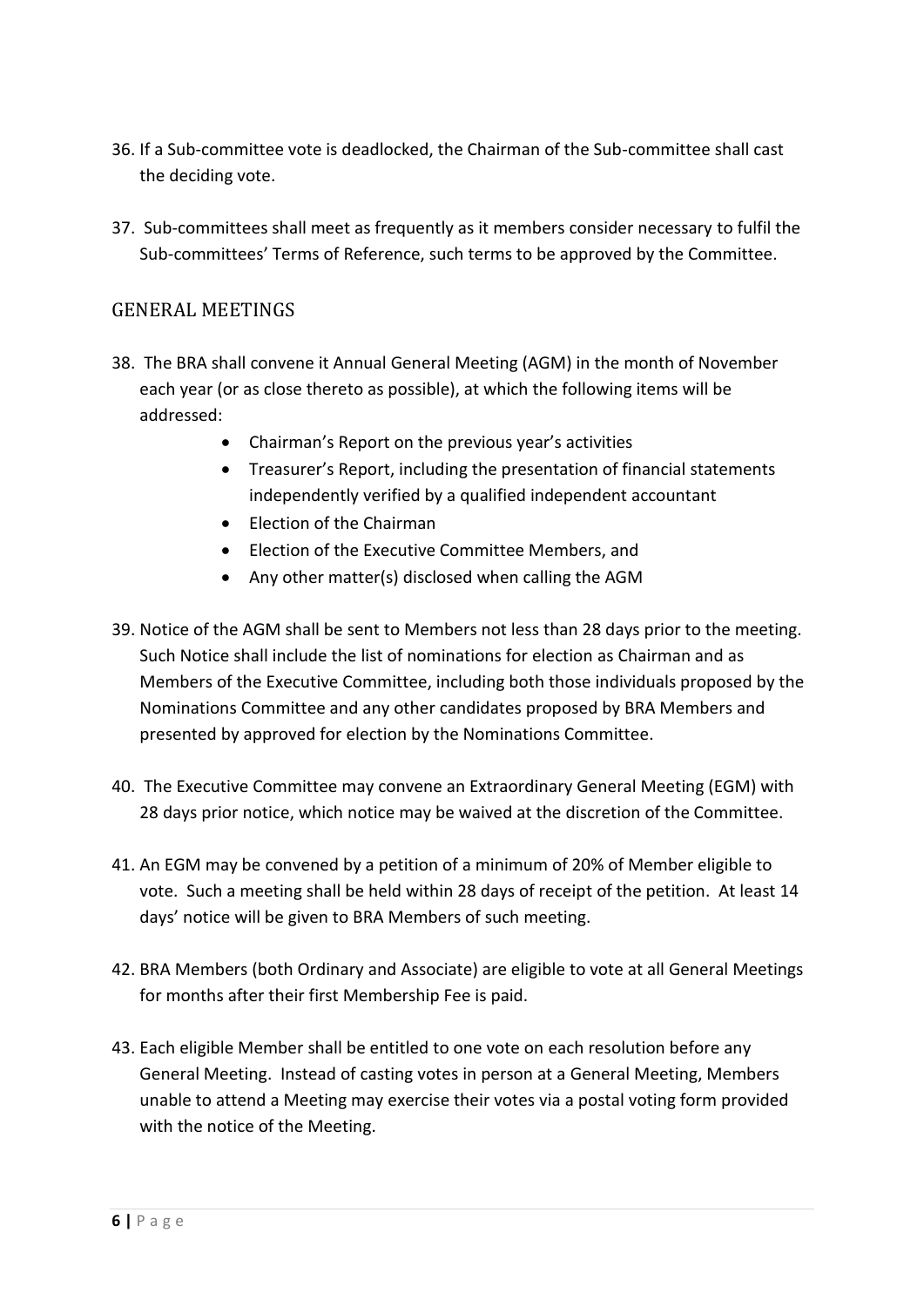- 44. Any Member entitled to vote may authorize in writing (such authority to be satisfactory to the Chairman) another Member to vote on his behalf.
- 45. The Committee may organize a postal ballot of eligible Members to decide matters of importance, if in the opinion of the Committee circumstances make convening a General Meeting impractical.

### <span id="page-6-0"></span>MINUTES

- 46. Minutes shall be produced for all Committee and Sub-committee meetings and sent to all Committee and Sub-committee members as soon as possible after the relevant meeting.
- 47. Minutes shall record all decisions taken at the meetings.

#### <span id="page-6-1"></span>FINANCE AND ADMINISTRATION

- 48. The Treasurer shall maintain the financial records of the BRA.
- 49. The Treasurer shall report on the financial condition of the BRA at each Committee meeting.
- 50. The Treasurer will prepare annual financial statements of income and expenditure together with a balance sheet for the fiscal year of the BRA ending December 31. The statements shall be reviewed by a qualified independent accountant. They will be reviewed and approved by the Committee prior to the AGM, at which the Treasurer will report on them. Copies of the annual financial statements shall be available to all BRA Members.
- 51. A register if all BRA Members shall be maintained by the Membership/Social Committee, which shall collect the Membership subscriptions and keep records of when such payments are received. These records shall be the basis for determining the Bra Members eligible to vote at General Meetings. These records shall be available to any BRA Member at General Meetings or upon giving reasonable notice to the Membership/Social Sub-committee.
- 52. The Members' Register shall be managed in conformity with Data Protection laws.